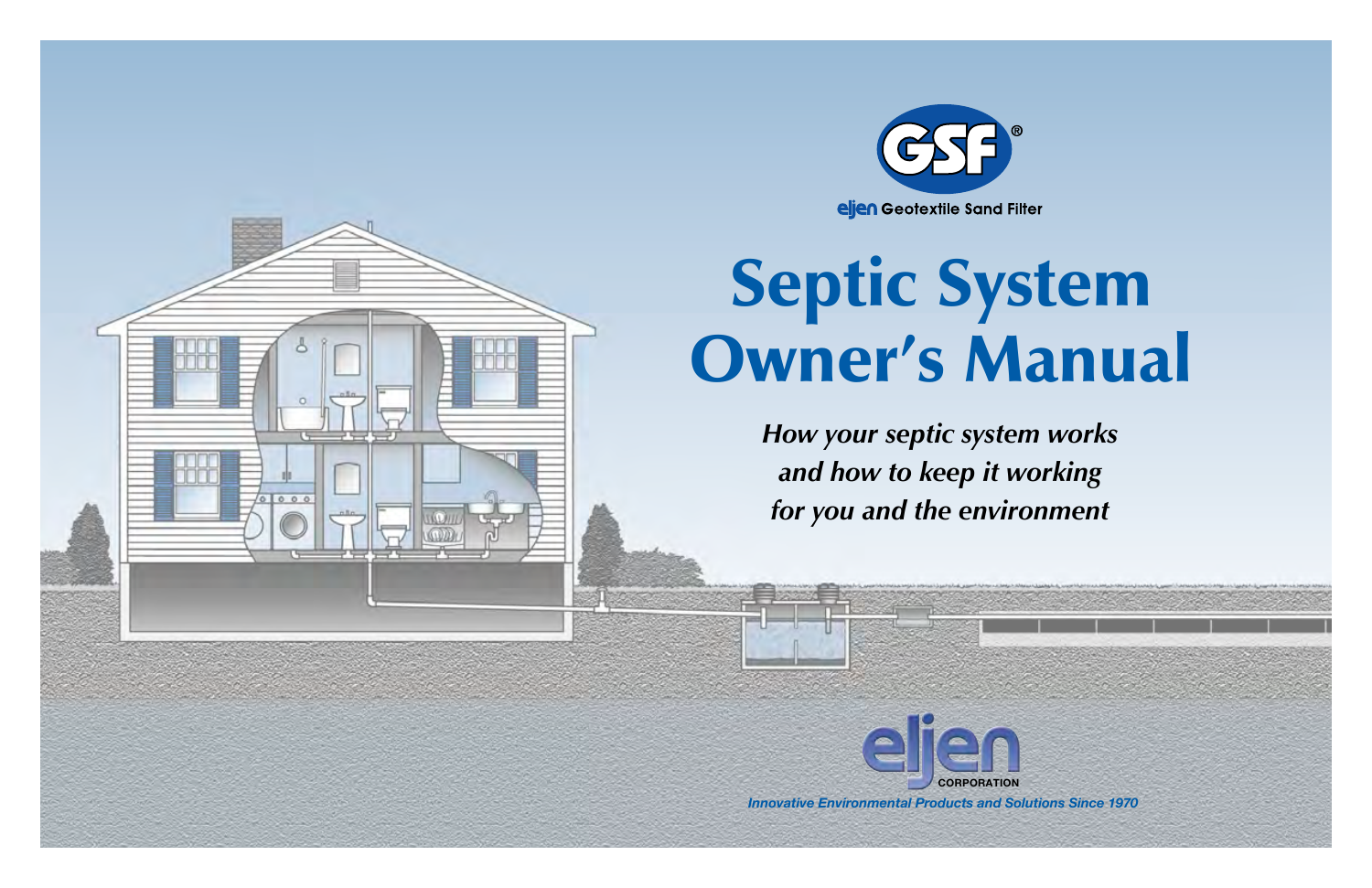

# *Table of Contents*

| GSF Performance and GSF System Description4 |  |  |
|---------------------------------------------|--|--|
|                                             |  |  |
|                                             |  |  |
|                                             |  |  |
|                                             |  |  |
|                                             |  |  |
|                                             |  |  |
|                                             |  |  |
|                                             |  |  |
|                                             |  |  |
|                                             |  |  |
|                                             |  |  |
|                                             |  |  |
|                                             |  |  |
|                                             |  |  |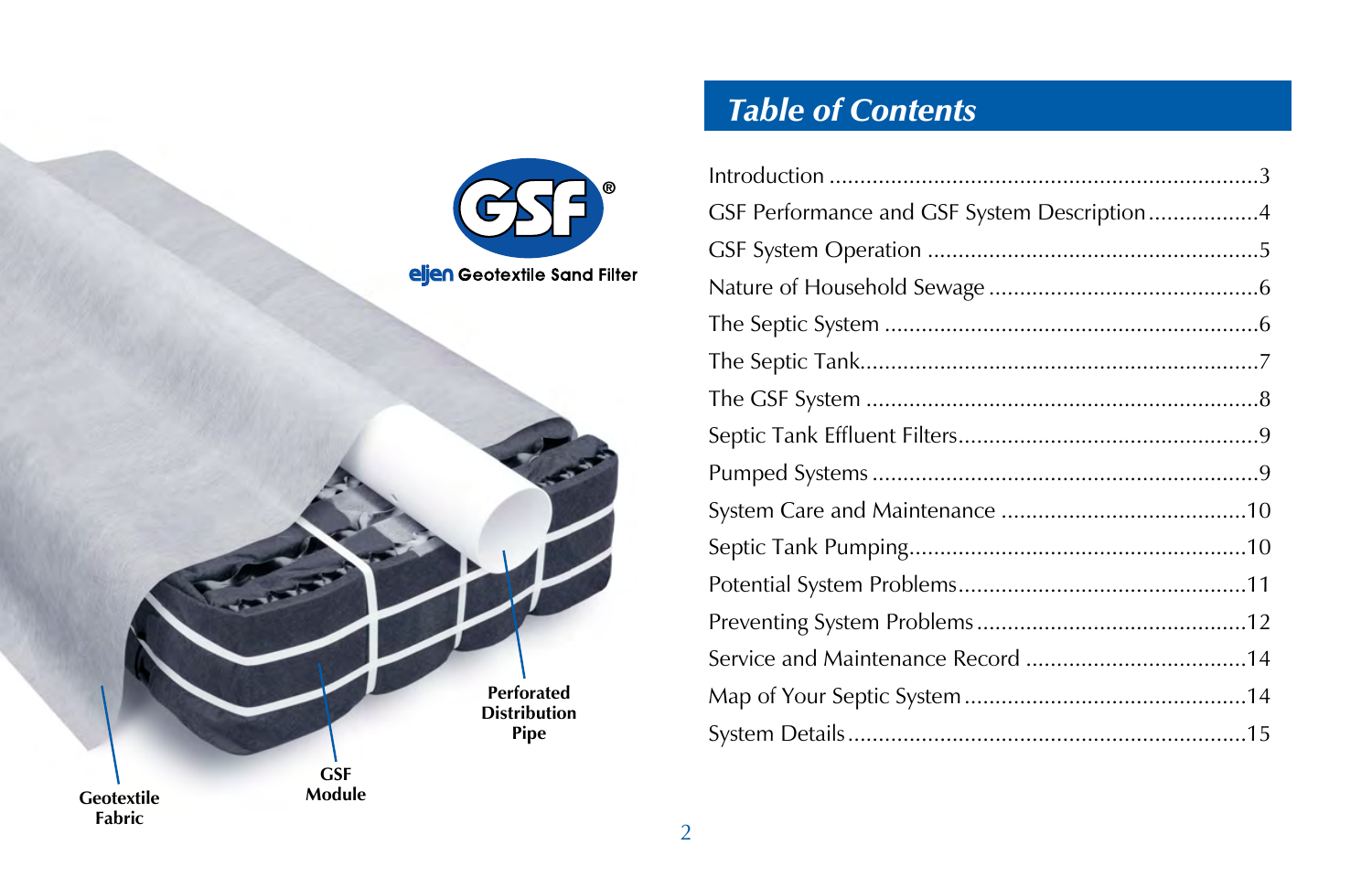#### *Introduction*

A new residential septic system can cost anywhere from \$4,000 to more than \$20,000 to install. If it is not maintained, it will become clogged and overflow on the ground or cause wastewater to backup into the house. Rebuilding a failed system may cost several thousand dollars and create a tremendous nuisance.

System failure is easier and more affordable to prevent than it is to correct. By keeping harmful materials out of the system and by pumping out the septic tank at least every 3 years, the homeowner can protect his or her system against premature failure. The approximate \$300 cost of having the tank pumped is wise insurance to protect a substantial investment.

This manual outlines the principles of septic system operations and explains the basic maintenance procedures that will lengthen the life of your system. If properly operated and maintained, your Eljen GSF system can provide many years of trouble-free service.

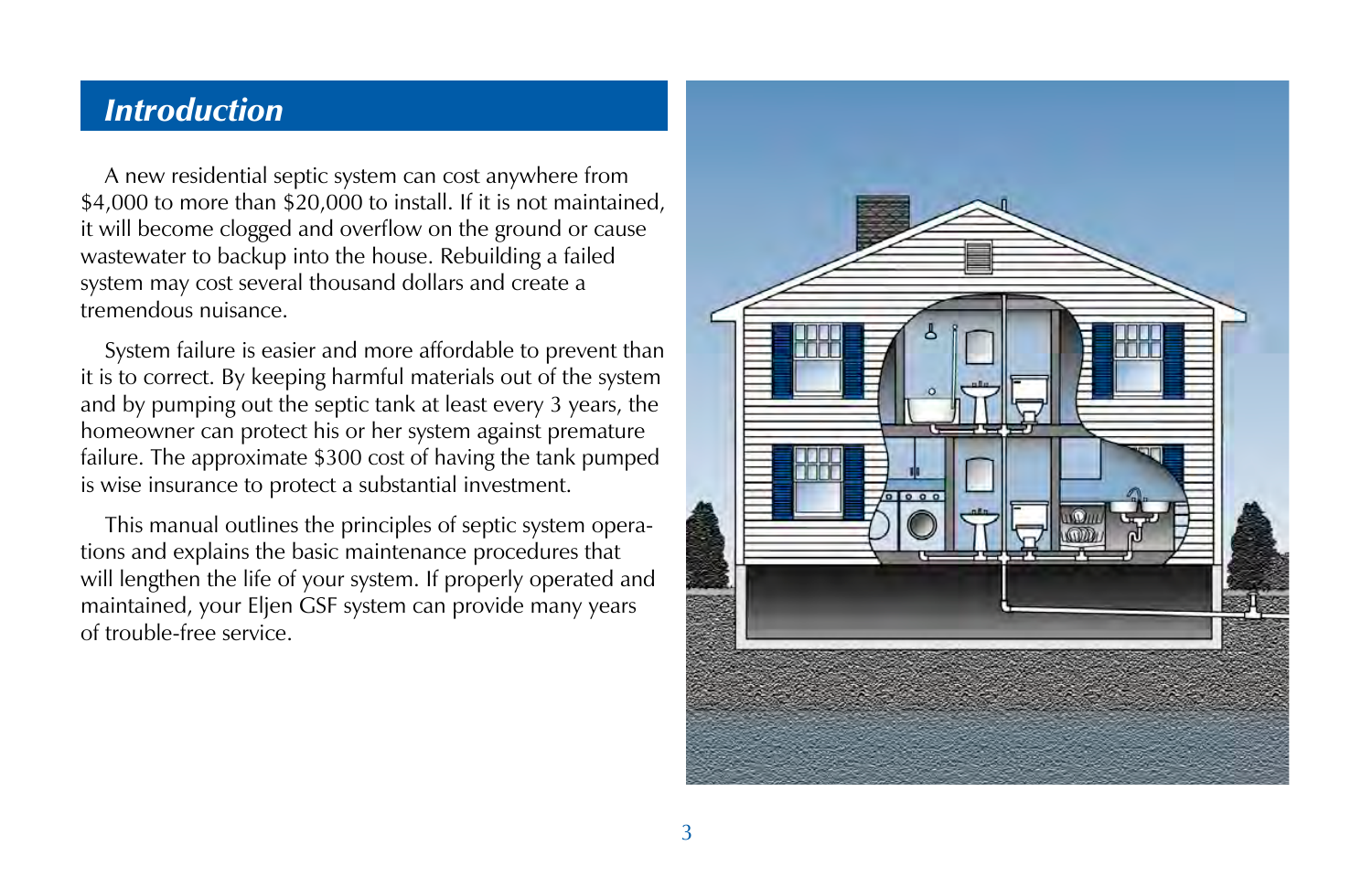#### *Tested for Proven Performance GSF System Description*

 The Eljen GSF system technology is based on research conducted by nationally-recognized engineering scientists from the University of Connecticut. Eljen has over 30 years of success in the onsite wastewater industry, with tens of thousands of systems currently in use. The GSF is recognized by regulatory officials and experts in the industry as the most reliable pretreatment technology in the marketplace today.

The GSF technology is based on scientific principles which validate that improved effluent quality provides increased soil absorption rates. Third-party analysis has confirmed that the GSF's proprietary two-stage Bio-Matt™ pre-filtration process improves effluent quality, resulting in greater reliability and ease of operation compared to other treatment products available today.



The Eljen GSF Geotextile Sand Filter system is a cost-effective upgrade from other septic technologies. Unlike other systems that treat effluent only once, the GSF's patented Bio-Matt™ pre-treatment process treats septic effluent twice. That means that the soil can absorb the effluent more easily, resulting in a better-performing system in a smaller area than other systems.

#### *How the GSF System Works*

- Incoming effluent and bacteria flow through the perforated pipes which distribute the effluent over the modules.
- Open air channels in the modules allow beneficial bacteria to grow on the Bio-Matt fabric and treat effluent.
- A geotextile fabric covers the top and sides of the GSF modules, protecting the system's sand and soil from fine particles that can clog the system. It also helps maintain effluent storage inside the modules.
- After effluent passes through the GSF modules, a lighter, secondary biomat forms on the layer of sand below the system, where the treatment process is continued.
- Treated effluent is then absorbed by the native soil where final filtration takes place.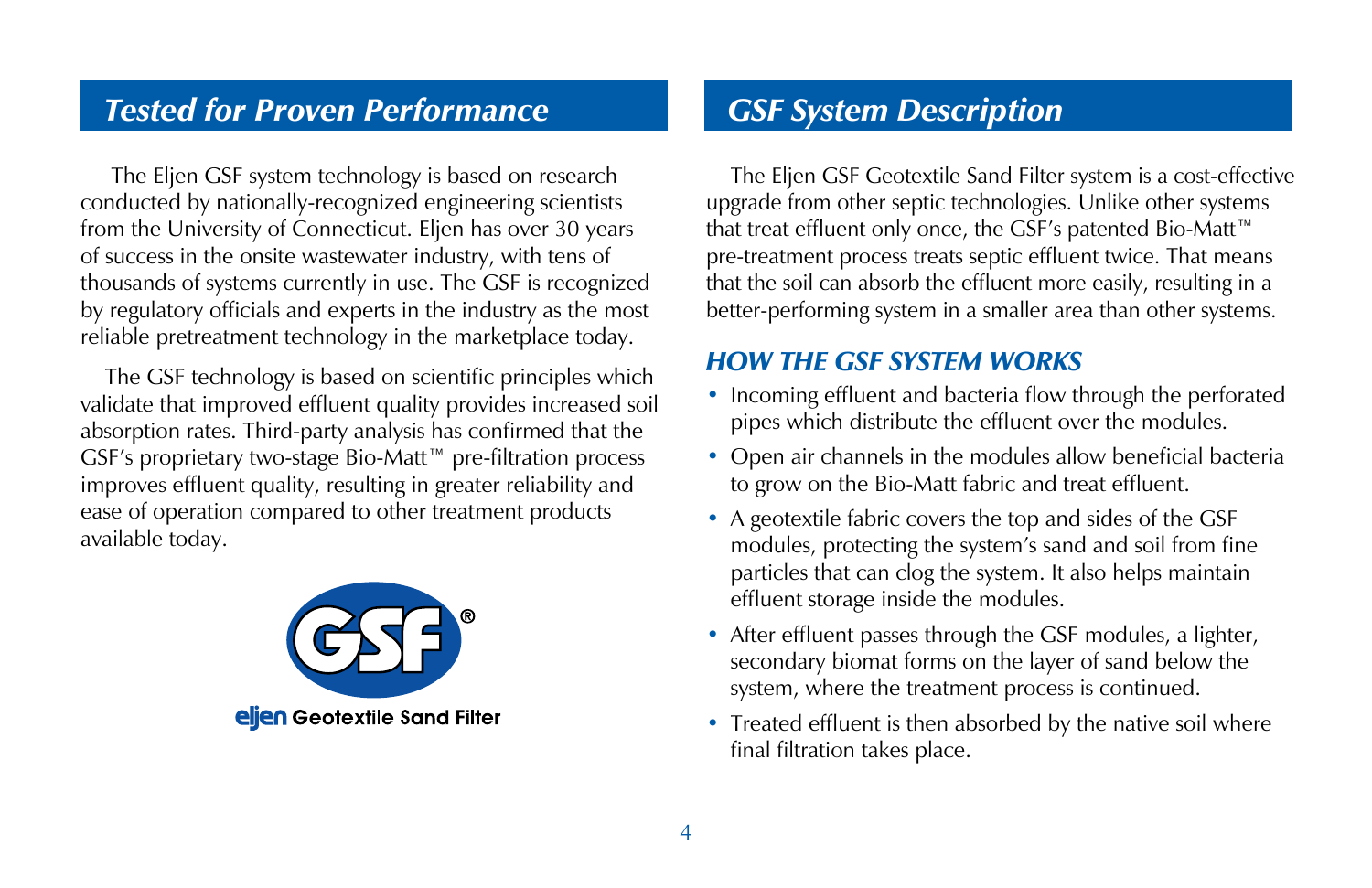# *GSF System Operation*

This schematic shows the inner workings of the GSF module and the overall operation of a GSF system.

- Porous Top of the GSF System allows evapotranspiration and oxygen exchange for better effluent treatment.
- Anti-Siltation Fabric keeps fines out of the GSF system
- Untreated Effluent
- Bio-Matt™ Fabric
- Cuspated Plastic Core provides separation between layers of Bio-Matt™ fabric. Maintains structural integrity of modules & aids oxygen transfer. Increases treatment surface area and effluent storage capacity.
- Filtered Effluent
- Treated Effluent



#### Perforated Pipes

distribute effluent to the GSF system. Pipes are secured to the GSF modules with preformed metal clamps.

#### Primary Treatment Zone

forms on Bio-Matt™ fabric. Significant fabric is provided for every ft<sup>2</sup> of soil interface.

#### Secondary Treatment Zone

forms at sand layer. Long term acceptance rate of this biomat layer is significantly increased as compared to conventional systems.

Specified Sand Layer provides additional filtration

#### Native Soil or Fill provides final filtration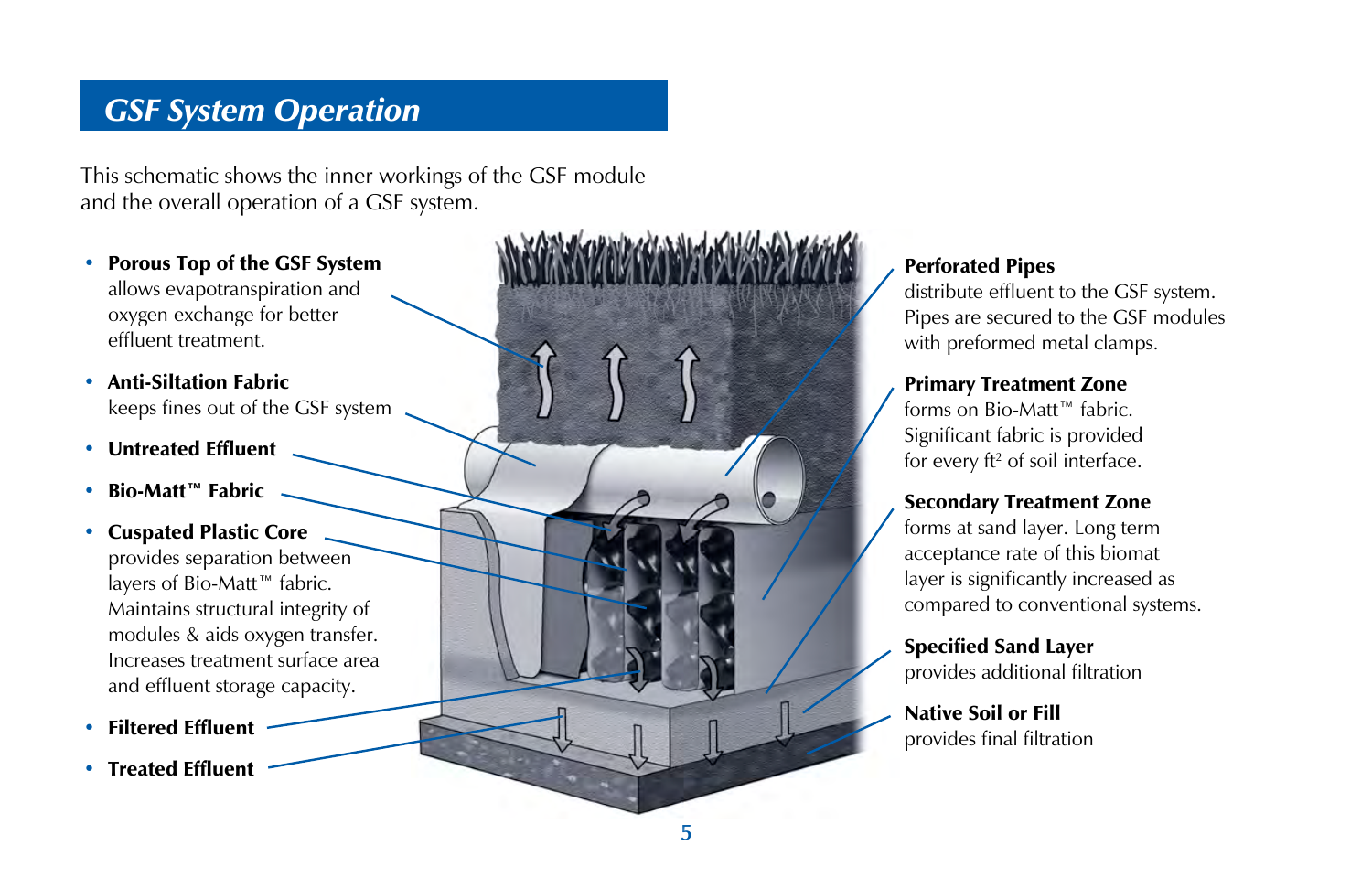### *The Nature of Household Sewage The Septic System*

Household sewage is a combination of wastewater from several sources including sinks, toilets, showers, washing machines, dishwashers, and garbage disposals. The largest source of household sewage may vary depending upon the number of residents and water-using appliances within the home. Organic matter comes mostly from toilets and garbage disposals, while sinks, showers, and washing machines contribute large amounts of wastewater containing only small amounts of soap and dirt (including grease, detergents, lint, and vegetable matter).

NOTE: Most states require much larger septic tanks and even larger system sizes if garbage disposals are used.



Your septic system is a two-part sewage treatment and disposal system buried in the ground. It is composed of a septic tank and a treatment system, and may have filters, pumps, and other components depending on your location and system demands. The sewage generally flows by gravity: first, into the septic tank where larger particles settle out and some primary decomposition takes place, and then into the GSF system where it is further decomposed before slowly soaking into the soil.

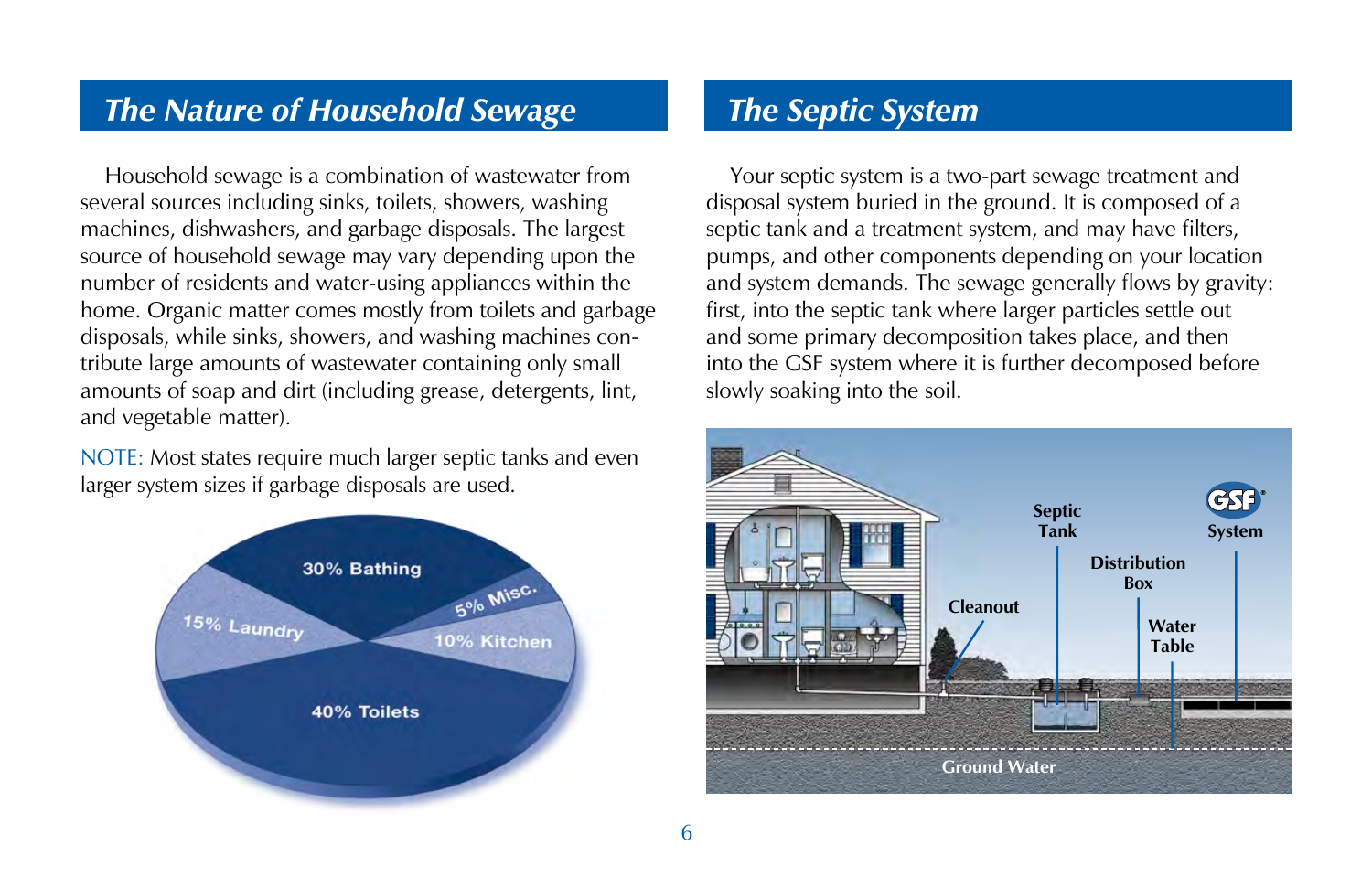### *The Septic Tank*

Untreated household sewage would quickly clog any system if applied directly to the soil. The function of the septic tank is primarily a settling tank allowing solids to settle to the bottom of the tank while a somewhat cleaner liquid is discharged to the GSF system for additional treatment. Septic tanks may contain one or more compartments, or the designer may have specified two or more tanks for your system.

Regardless of the number of compartments or tanks in your system, the basic principle is the same. Within the tank, as shown below, four important processes take place.

- The heavier, solid particles in the sewage settle to the bottom of the tank forming a layer of sludge. Lighter materials, including fat and grease, float to the surface, forming a scum layer.
- Bacteria living in the septic tank break down some of the organic solids into liquid components, helping to reduce the build up of sludge in the tank.
- Sludge and scum are stored in the septic tank rather than being allowed to flow out of the septic tank, where they would quickly create problems.
- The septic tank filter and/or baffles prevent scum and other floatable materials from flowing out to the GSF system.

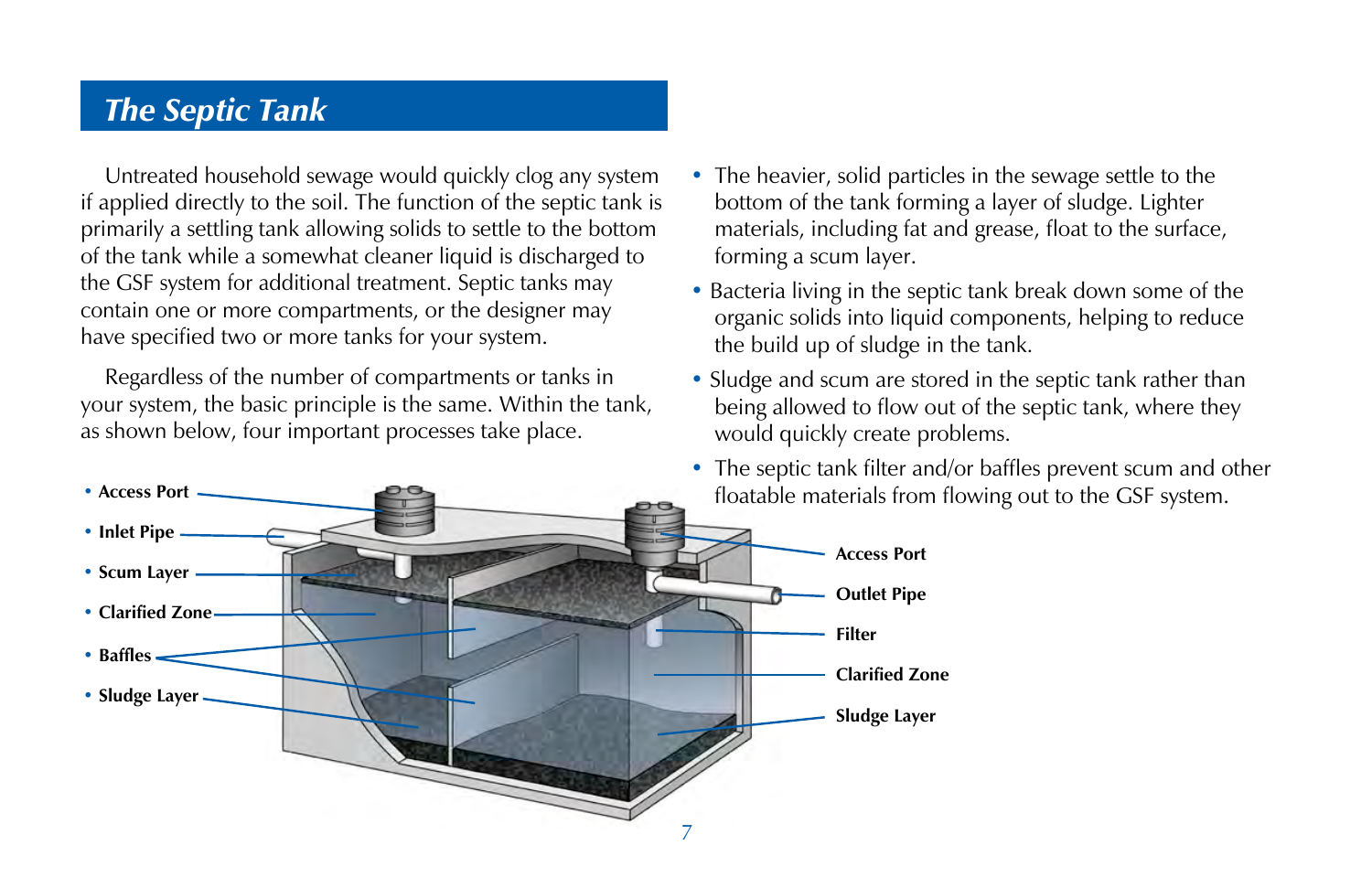#### *The GSF System*

In a typical gravity-fed septic system, after primary treatment in the septic tank (ST), the effluent flows to the distribution box located just before the GSF system. In level systems, the distribution box divides the flow equally to the rows of GSF modules. In sloped systems, called serial distribution, the effluent flows first to the highest row and then, by overflow pipes, it passes to successively lower rows of GSF modules.

All GSF systems are installed on a layer of clean, medium to coarse specified sand. The effluent flows into the GSF modules through 4" perforated plastic pipes which are secured to the tops of the modules. A geotextile fabric covers the modules and distribution pipe assembly. This fabric prevents backfill materials and silt from entering the GSF modules.

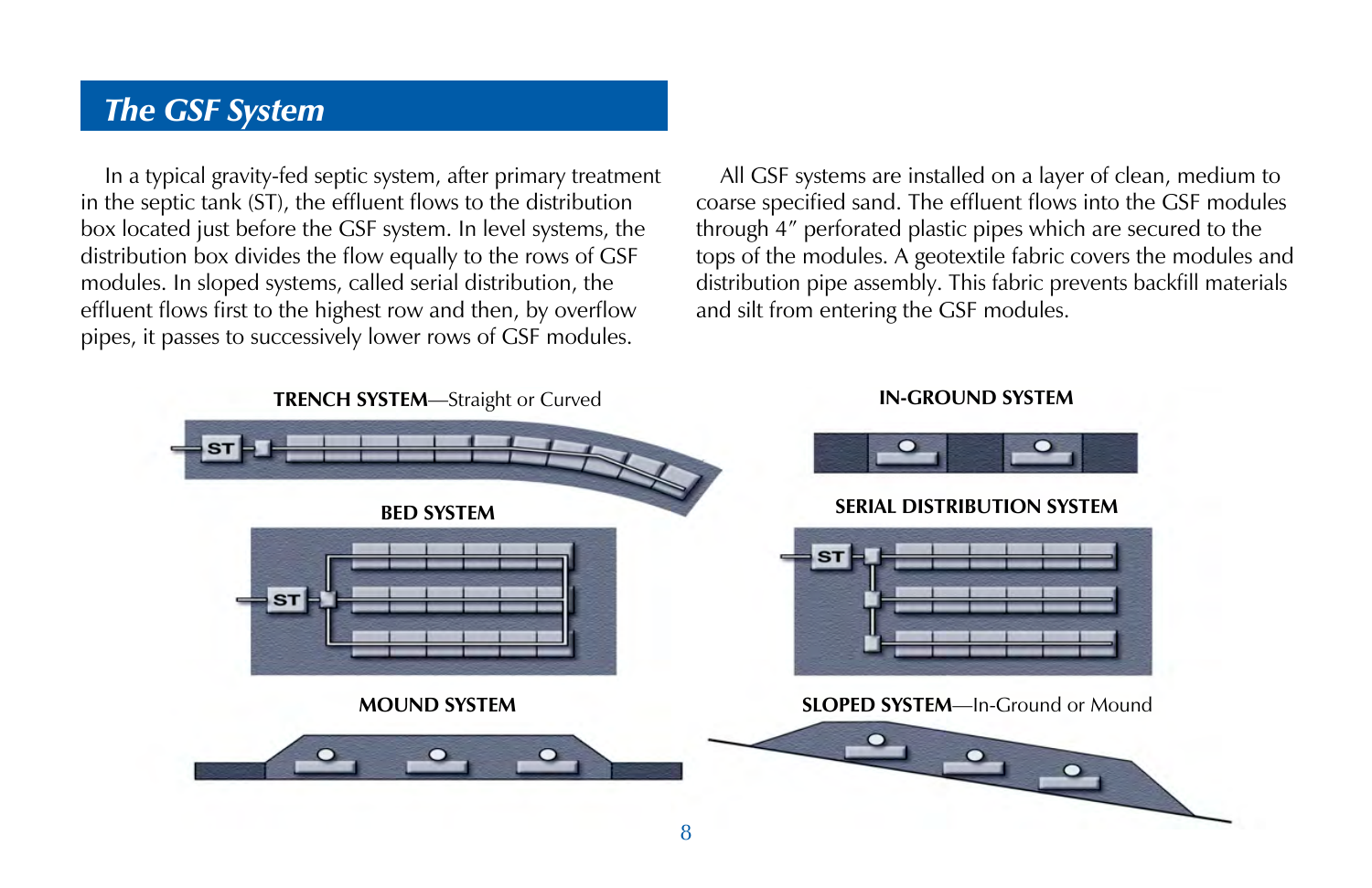#### *Septic Tank Effluent Filters*

Your septic system may include an effluent filter, which may be located at the outlet of the septic tank, or in a separate tank located just after your septic tank. Effluent filters protect your GSF system from solids that may carry over from the septic tank during peak usage. By limiting the maximum size of particles entering the GSF modules to about 1/16 inch, they safeguard your system from unnecessary failure.

While effluent filters are partially self-cleaning, they must be thoroughly cleaned when the tank is inspected. When operating properly, they provide a fail-safe reminder that your tank needs pumping. Effluent filters may also be added to an existing system, either in the tank or externally. Filters must be installed before a pump chamber and should be easily accessible when the tank is serviced.



### *Pumped Systems*

Some site conditions require that the system is installed at a higher elevation than the septic tank. When this is the case, an effluent pump and pump chamber are used to raise the sewage to the system's elevation. The pump chamber may be located in a separate tank, or it may be placed in a second compartment within the septic tank.

Effluent levels in the pump chamber are controlled by internal switches that turn the pump on and off, sending **EXECUTE: ANDINARY MANUS** effluent to the system by dosing or pressure distribution.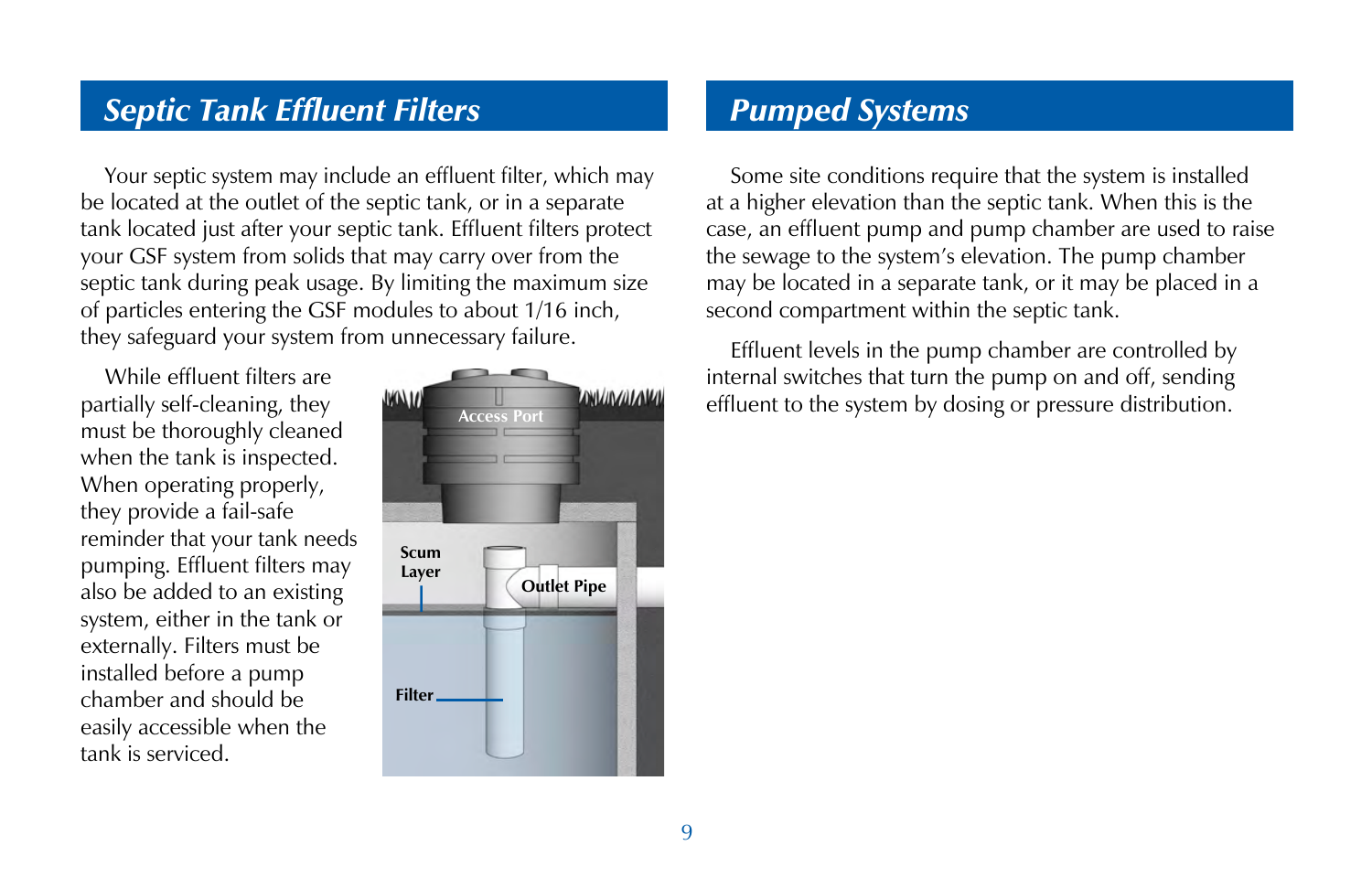## *System Care and Maintenance*

#### *Septic Tank Pumping*

- Do not wait until your system shows signs of failure to have your septic tank pumped out. Waiting can mean complete clogging and an expensive repair bill. A septic tank filter will gradually slow down effluent flow over 2 to 3 years as a reminder that your tank should be serviced. Filters in residential systems usually need cleaning only as often as you pump the tank. Call a professional septic tank pumper to inspect your system.
- Clean your filter and pump your tank at a minimum of every 3 years.
- For a list of septic pumpers in your area, consult the yellow pages of your phone directory.
- If your system's access manholes are at ground level or are clearly marked or mapped, the job of pumping the tank should be fast and easy. While your tank is being inspected, ask the operator to examine the inlet and outlet baffles and/or septic tank filter. If anything is broken, have repairs done immediately. The inlet should also be checked to see if wastewater is continuously flowing into the tank from previously undetected plumbing leaks.
- It is not necessary to leave any of the sludge in the tank as "seed." Incoming sewage contains all the bacteria needed for proper operation. Acids or bleaches should not be used to clean the tank.
- The use of enzymes or other "miracle" septic system additives has not been shown to be of significant value. It has been observed that some of these additives can actually harm your system. Regular pumping remains the best insurance against system failure.
- Keep accurate records of your system's inspections and pumping in the space provided on page 14 of this manual.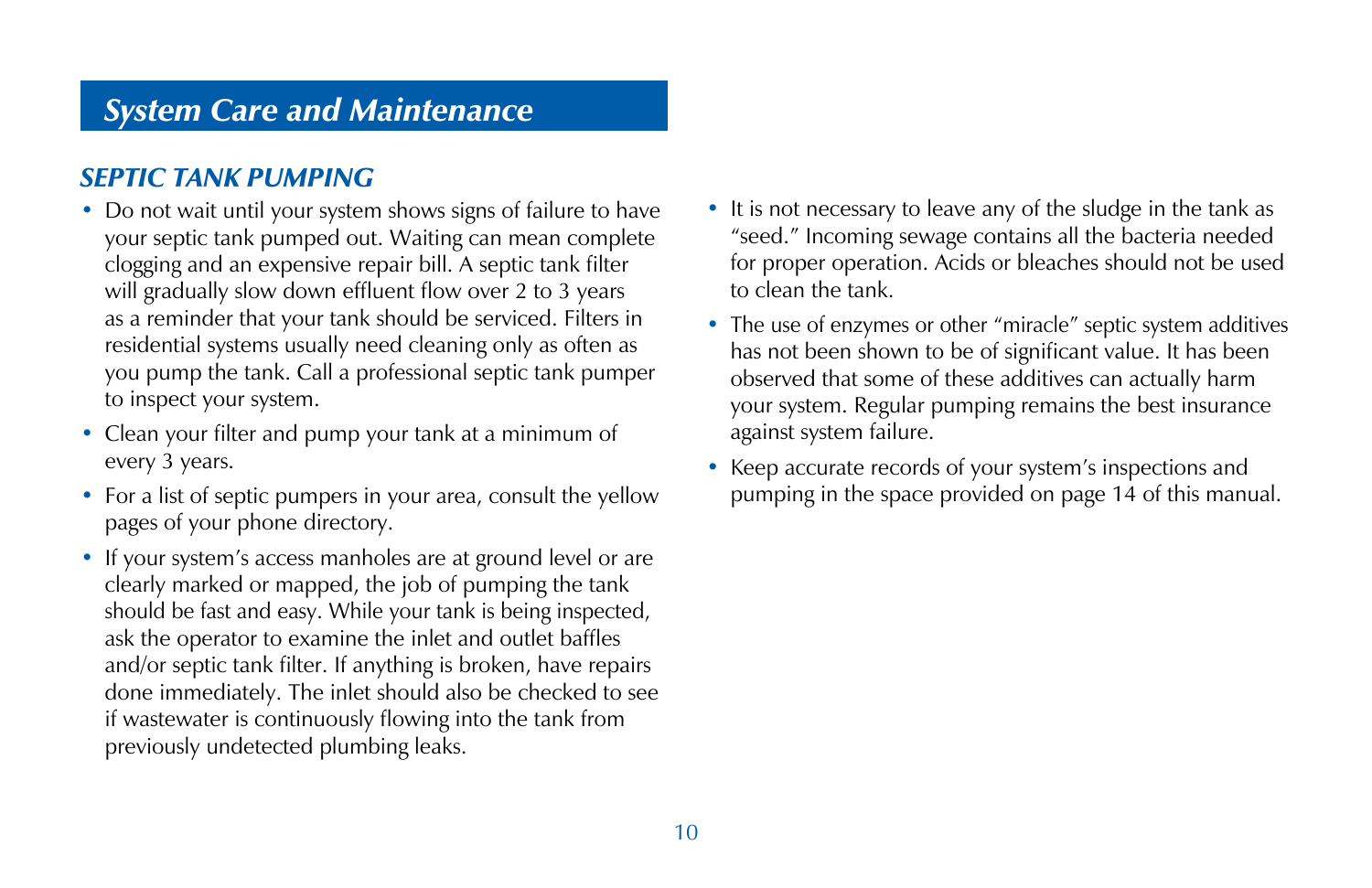### *Potential System Problems*

#### *Signs of a Failing System:*

- Slow draining toilets or fixtures
- Sewage backing up into the house
- Sewage odors near the field or tank
- Sewage breakout on to the lawn

Problems with septic systems can be quite difficult to analyze. Whenever your system is not operating properly, it is best to contact a trained professional, such as the installer who constructed your system or a licensed septic system pumper. Your area Eljen distributor will be able to recommend trained personnel to assist you. Keep a copy of your design plan on hand for use in analyzing any malfunctions. Always be sure to document any inspections or maintenance done to your system.

If toilets or fixtures are draining slowly and your system has a septic tank filter, check your service records to see if it has been too long between tank servicing and pumping. The pipe between the tank and the distribution box can also be checked for obstructions. If necessary, have your tank inspected, pumped, and clean the septic tank filter. Remember, the filter is there to protect your system.

If sewage is backing up into the house and you have a pumped system, have the pump and pump controls checked to make sure they are functioning properly. Make sure that the pump dose is not excessive and/or is set according to the original design. The distribution box can be exposed to determine if effluent is properly flowing out of the pump chamber. Also note that in winter, effluent can freeze in the force main or the distribution box and block sewage flow if the system is not used for a period of time.

If you detect sewage odors, sewage over or near the system, your system is overloaded. This may be caused by excessive water use and/or ground water intrusion into the septic tank through a leaking tank seam. Check your water consumption, check for leaky toilets or fixtures, and have your tank pumped so that the system can be checked for ground water intrusion into the tank, especially at seasonal high water time.

NOTE: Sewage odors coming from vent pipes are common with all types of disposal systems. Call us for information about activated charcoal filters that can be attached to the vent pipes.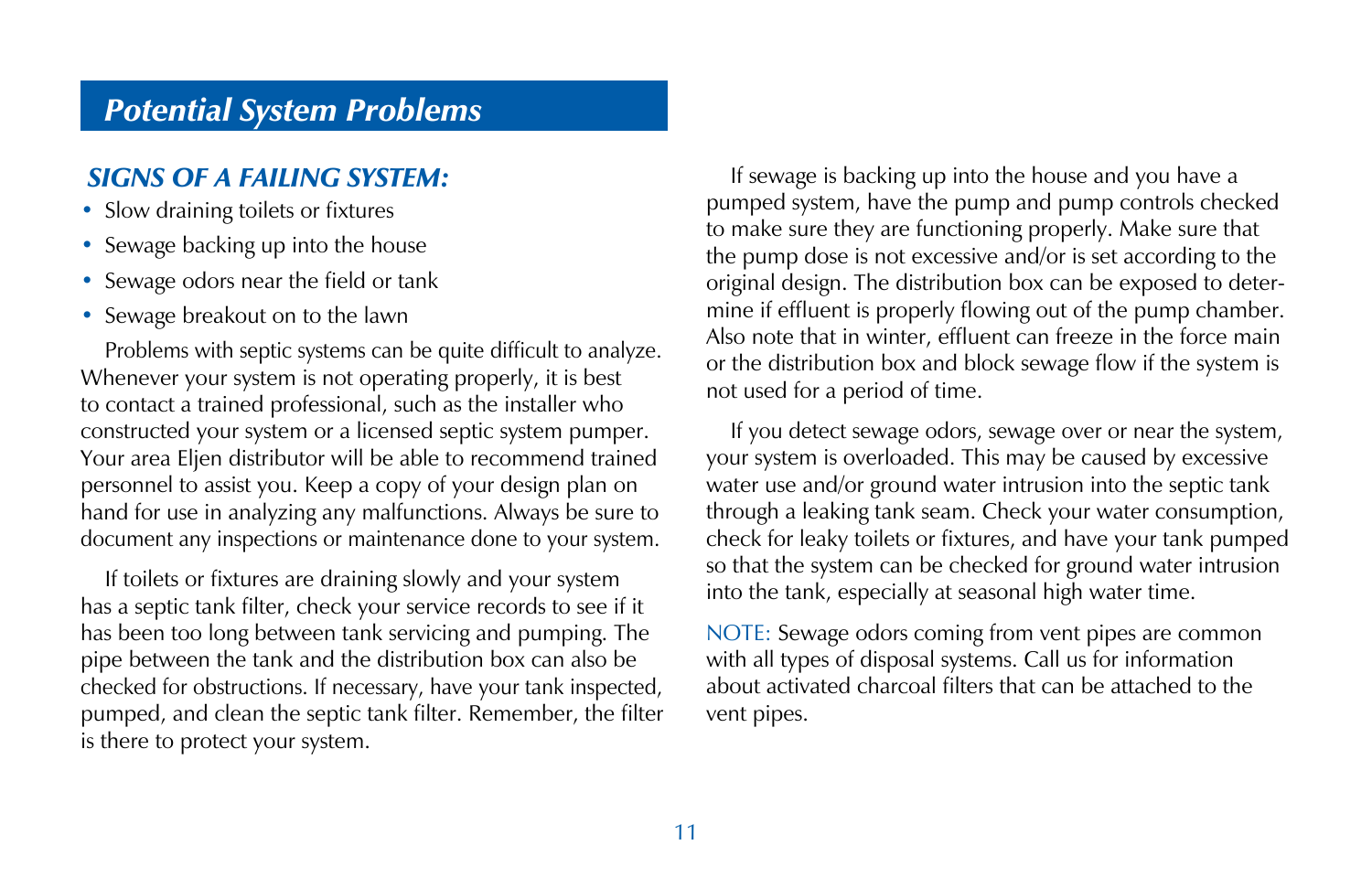# *Preventing System Problems*

#### *DO's*

- **DO** have your tank pumped at least every 3 years by a licensed septic tank pumper (listed in the yellow pages of your phone directory).
- **DO** practice water conservation. Promptly repair leaky faucets and toilets, run washing machines and dishwashers only when full, avoid long showers, and use water-saving features in faucets, showerheads and toilets.
- **DO** divert roof drains and surface water from driveways and hillsides away from the septic system. Keep sump pumps and household footing drains away from the septic system as well.
- **DO** take leftover hazardous household chemicals to your approved hazardous-waste collection center for disposal. Use bleach, drain and toilet bowl cleaners, and disinfectants sparingly and in accordance with product labels.
- **DO** learn the location of your septic tank and system's location and record it in the chart provided on page 14 of this manual. Keep a copy of your plan on file and attach a complete GSF System Card to a convenient place such as the main electrical panel.
- **DO** use the space provided on page 14 of this manual to keep a record of pumping, inspections and other maintenance.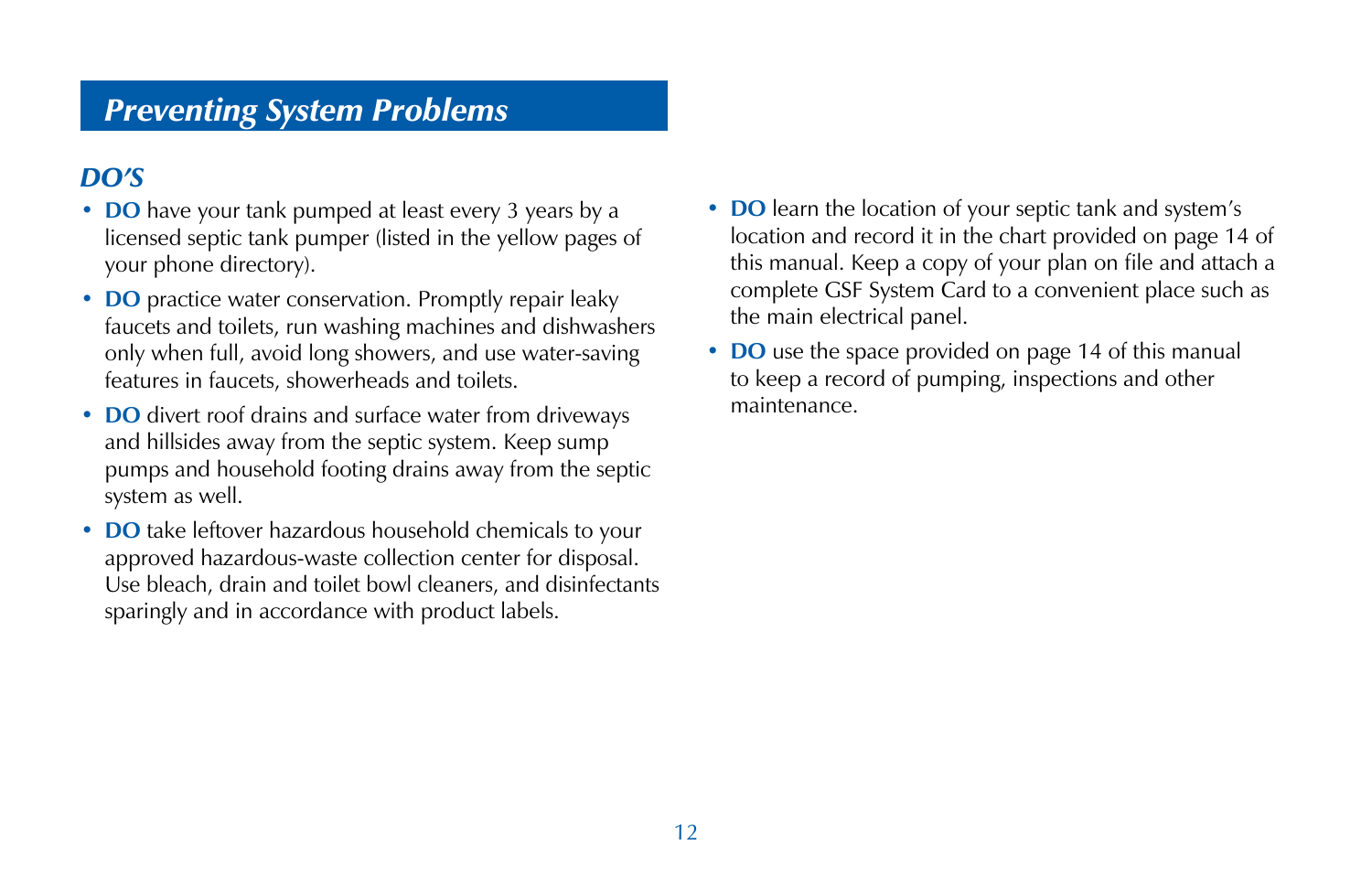# *Preventing System Problems*

#### *DON'Ts*

- **DON'T** drive or park over any part of your septic system. The area over the system should be left undisturbed with only a mowed grass cover. Roots from nearby trees or shrubs may clog or damage your system.
- **DON'T** put large amounts of cooking oil or grease into the system.
- **DON'T** put non-degradable materials such as disposable diapers, sanitary products, plastic, and cigarettes into the system.
- **DON'T** put poisons such as gasoline, oil, paint, paint thinner, pesticides, antifreeze, or other chemicals into the system.
- **DON'T** use commercial septic tank additives. These products usually do not help and some may hurt your system in the long run.
- **DON'T** wait for signs of system failure. Follow the maintenance advice in this manual.
- **DON'T** use garbage disposals unless your system has been designed according to the requirements of Eljen's GSF Design and Installation Guidelines.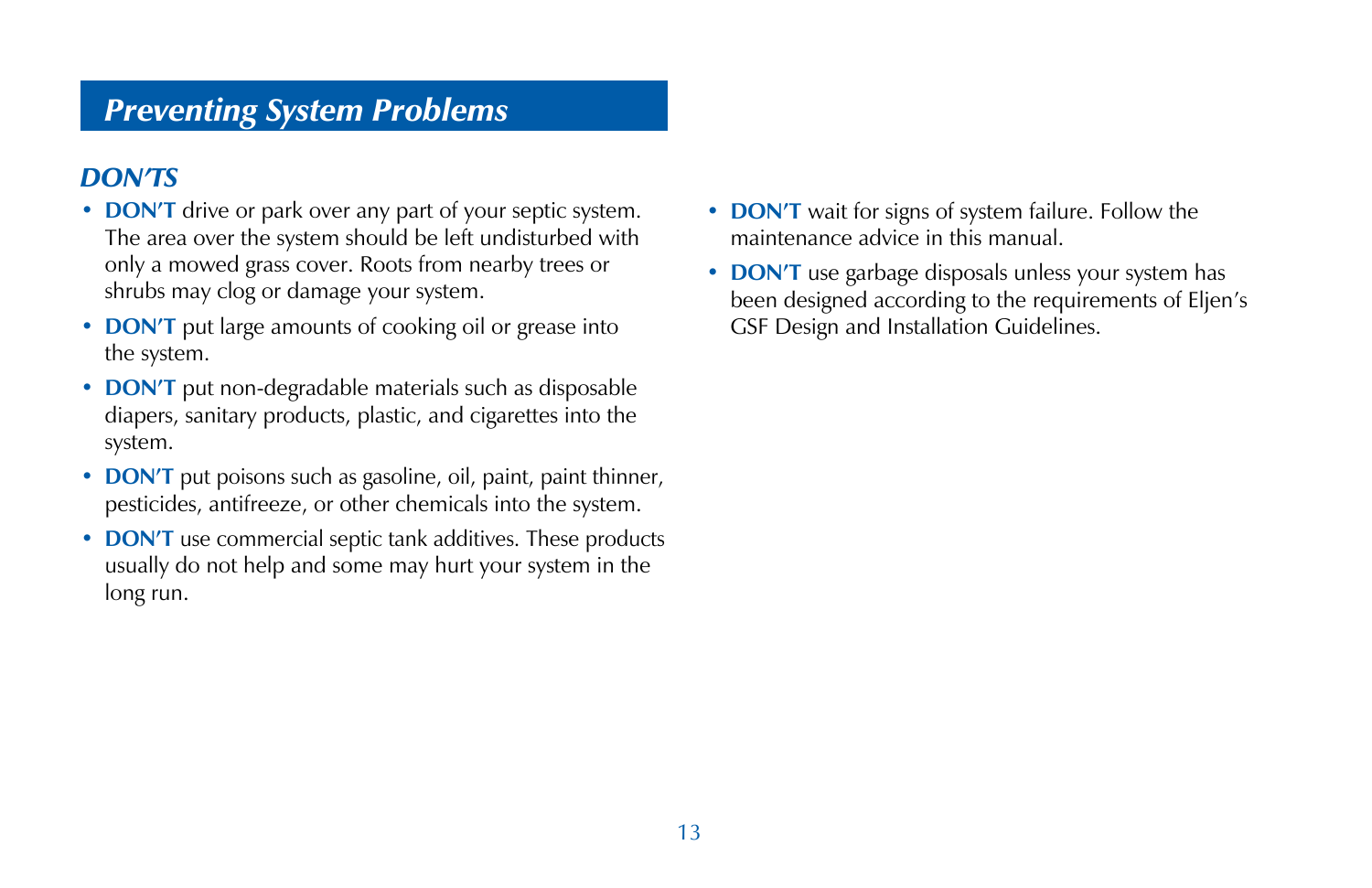# *Service and Maintenance Record Map of Your Septic System*

| <b>Date</b> | <b>Type of Service</b> | Contractor |
|-------------|------------------------|------------|
|             |                        |            |
|             |                        |            |
|             |                        |            |
|             |                        |            |
|             |                        |            |
|             |                        |            |
|             |                        |            |
|             |                        |            |
|             |                        |            |
|             |                        |            |
|             |                        |            |
|             |                        |            |
|             |                        |            |
|             |                        |            |
|             |                        |            |
|             |                        |            |
|             |                        |            |
|             |                        |            |
|             |                        |            |

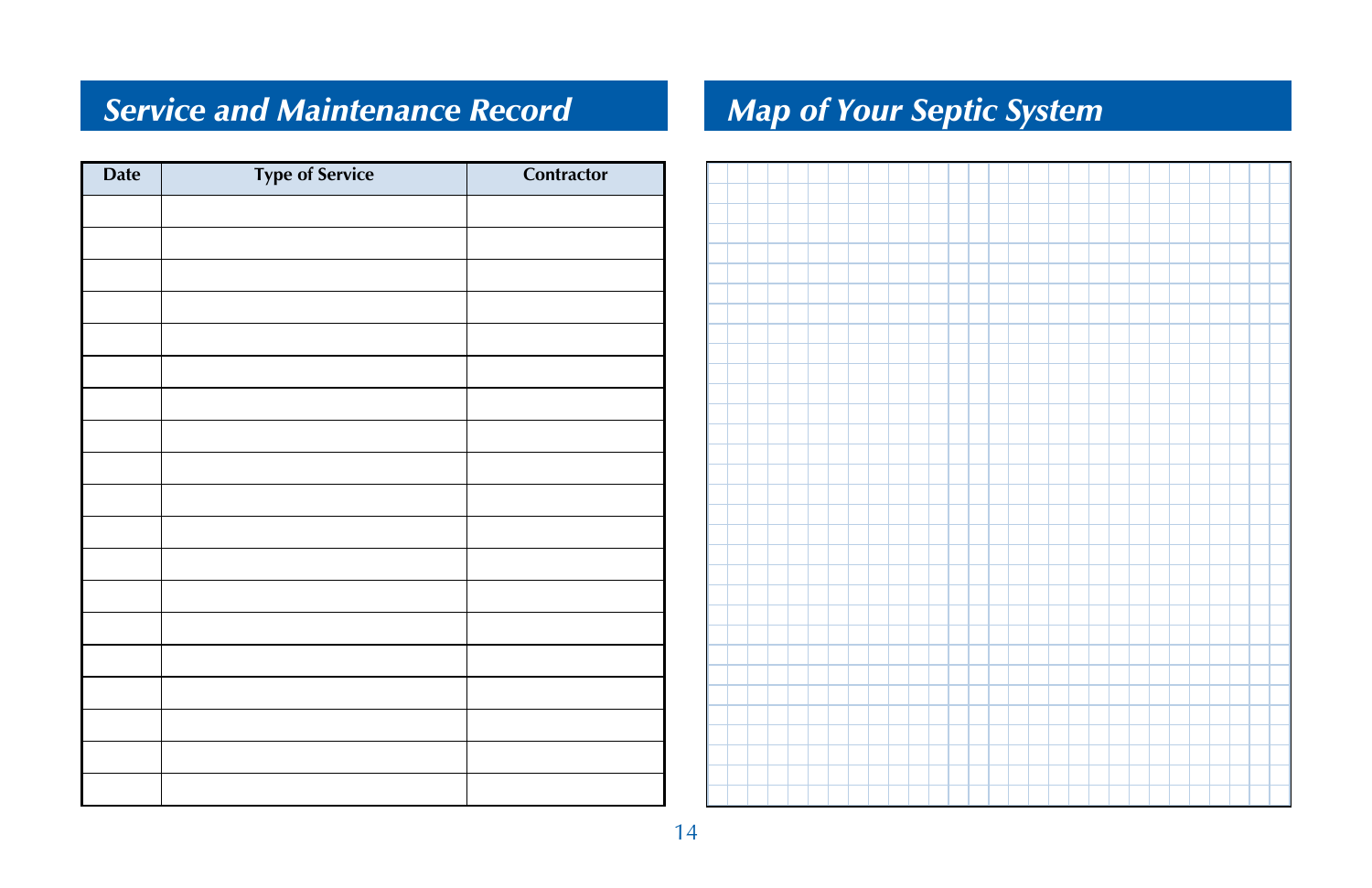# *System Details*

| <b>Owner's Name, Address, Phone:</b>                                         | System Address, if Different than Owner's Address:           |  |
|------------------------------------------------------------------------------|--------------------------------------------------------------|--|
|                                                                              |                                                              |  |
|                                                                              |                                                              |  |
|                                                                              |                                                              |  |
|                                                                              |                                                              |  |
| <b>Contractor's Name, Address, Phone:</b>                                    | Engineer's Name, Address, Phone:                             |  |
|                                                                              |                                                              |  |
|                                                                              |                                                              |  |
|                                                                              |                                                              |  |
|                                                                              |                                                              |  |
| <b>Contractor's License Number:</b>                                          | <b>Engineer's License Number:</b>                            |  |
| <b>Installation Date:</b>                                                    | Code Gallons / Day / Bedroom:                                |  |
| <b>Number of Bedrooms:</b>                                                   | <b>Number of Occupants:</b>                                  |  |
| Design Flow in Gallons / Day:                                                | <b>Septic Tank Filter:</b><br>$\n  Q No$<br>□ Yes, Location: |  |
| <b>Number of GSF Modules:</b>                                                | <b>Type of GSF Modules:</b>                                  |  |
| <b>Number of Rows:</b>                                                       | <b>GSF Modules per Row:</b>                                  |  |
| <b>System Design:</b><br>□ Level Bed<br>Serial Distribution<br>$\Box$ Trench | $\Box$ Other:<br><b>Pumped</b>                               |  |
| $\Box$ Repair / Replacement<br><b>System Type:</b><br>□ New Construction     | $\Box$ Upgrade                                               |  |
| $\Box$ Commercial<br><b>Structure Type:</b><br>$\Box$ Residential            |                                                              |  |
| <b>System Use:</b><br>$\Box$ Year-Round<br>□ Seasonal                        |                                                              |  |